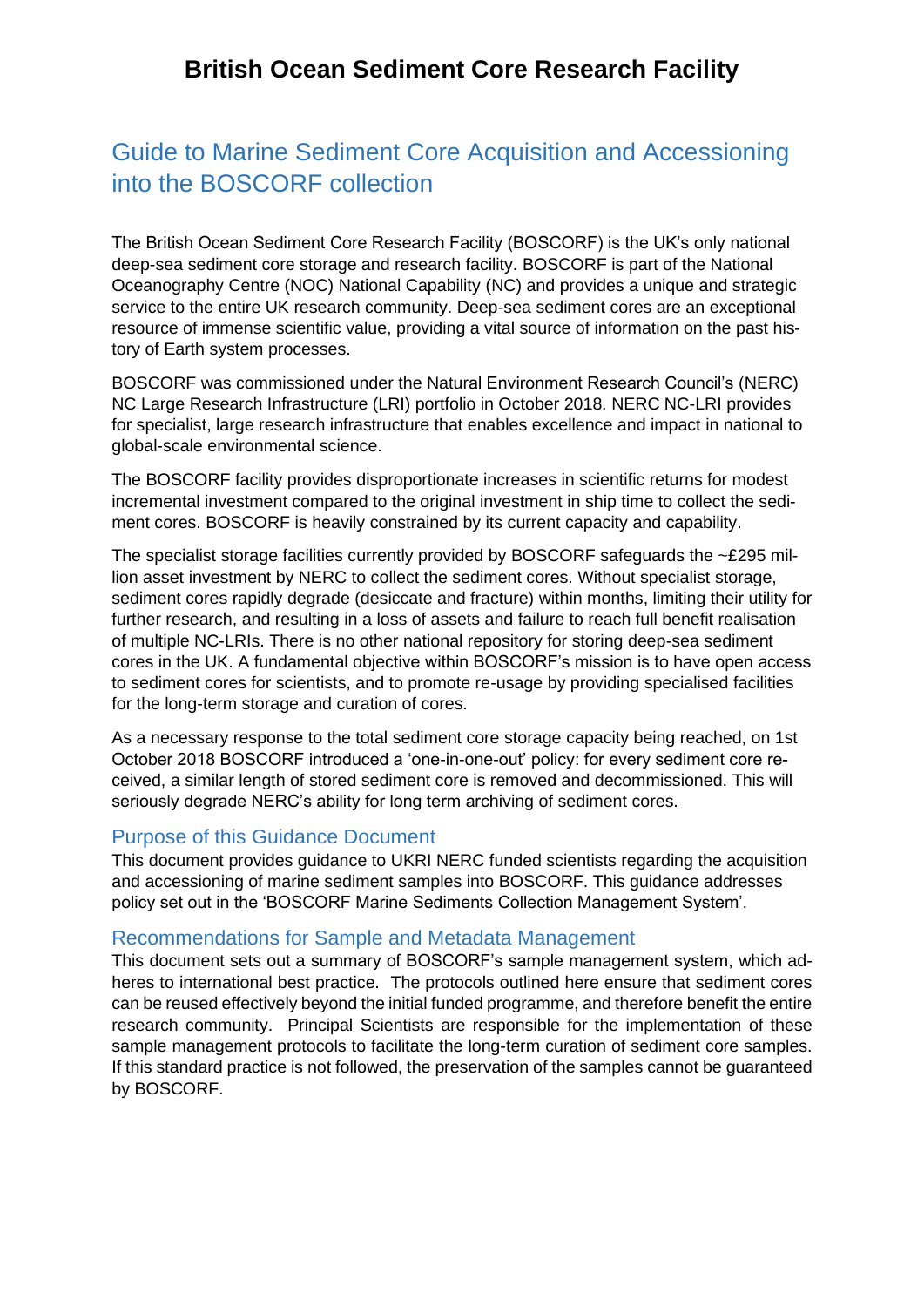## Sample Metadata

The attributes listed in the table are the minimum required metadata categories for BOSCORF samples.

| Ship/Platform          | Vessel name                                                                                                                   |
|------------------------|-------------------------------------------------------------------------------------------------------------------------------|
| Cruise Identifier      | Expedition/cruise number                                                                                                      |
| Sample Identifier      | Unique within a cruise (for a sampling device), maximum 30 al-<br>phanumeric characters                                       |
| Date Sample Collected  | YYYYMMDD                                                                                                                      |
| Latitude               | $+/-DD.DDDDD$ (maximum five decimal places; $-$ = S or W):                                                                    |
| Longitude              | $+/-DDD.DDDDD$ (maximum five decimal places; $-$ = S or W):                                                                   |
| <b>Water Depth</b>     | Corrected meters, no decimal, 5 digit integer                                                                                 |
| <b>Sampling Device</b> | (see device list https://www.ngdc.noaa.gov/mgg/curator/curator-<br>coding.html)                                               |
| Storage Method         | (see storage list https://www.ngdc.noaa.gov/mgg/curator/cura-<br>torcoding.html)                                              |
| Core Length            | 6 digit integer total length in centimetres                                                                                   |
| <b>Core Diameter</b>   | 3 digit integer, in centimetres (round to nearest whole centime-<br>tre and place real value in comments field, if necessary) |
| Principal Investigator | (last name, first name of P.I.) up to 26 characters                                                                           |
| Physiographic Province | (see province terms list<br>https://www.ngdc.noaa.gov/mgg/curator/curatorcoding.html)                                         |
| Ocean/Sea Name         |                                                                                                                               |
| Leg                    | Leg within cruise, or alternate/standard leg identifier                                                                       |
| <b>Sediment Type</b>   | Description of sediment e.g. clay, sand, ooze, etc.                                                                           |
| Sample Comments        | Up to 2000 characters of comments pertaining to entire sample,<br>do not use nonstandard characters                           |

A template for recording the preferred sample metadata can be provided upon request [\(boscorf@noc.ac.uk\)](mailto:boscorf@noc.ac.uk).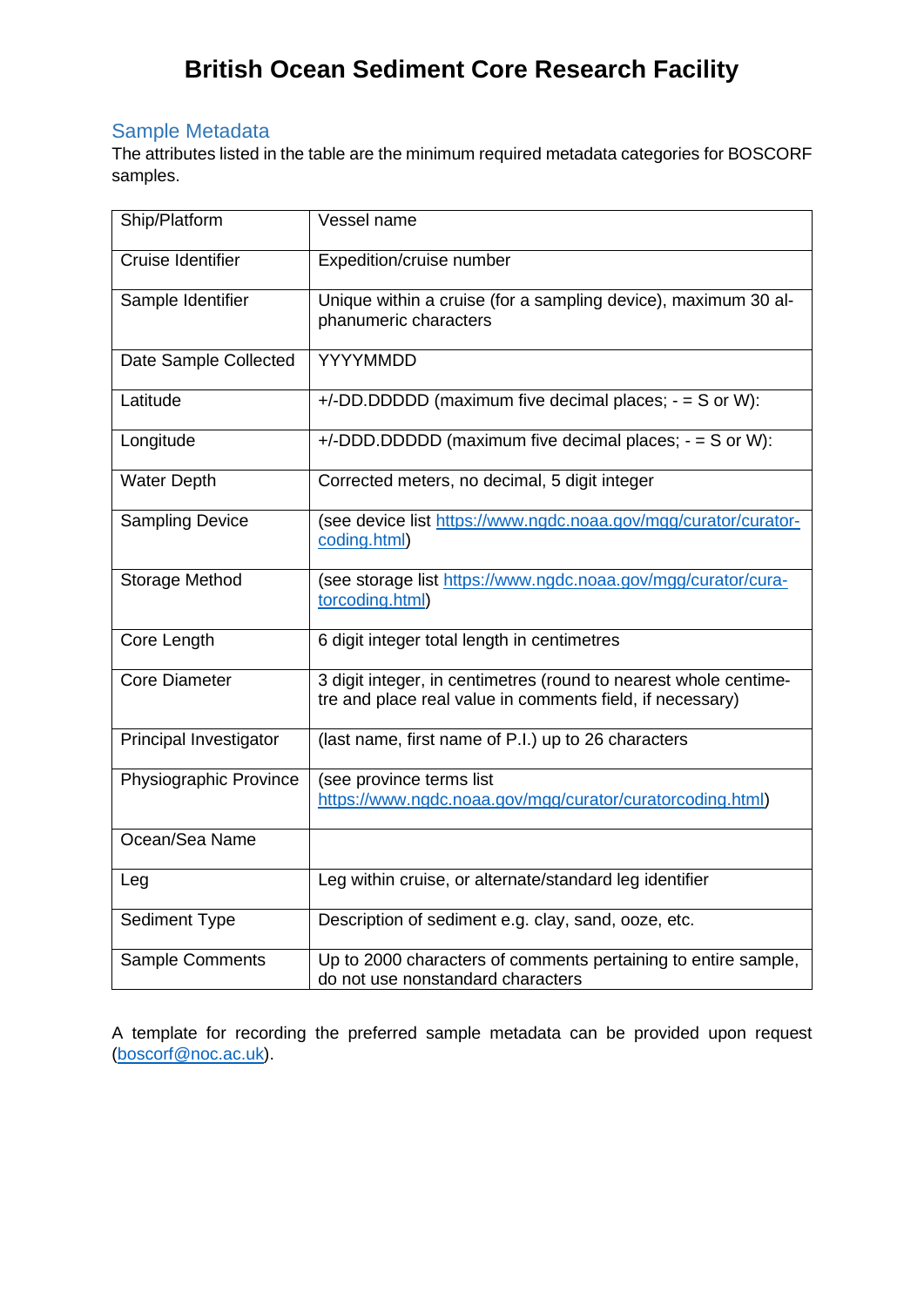### Sample handling and labelling

After a sediment core is brought from beneath the seafloor to the deck of the ship, it is removed with its protective core liner from the outer core barrel. The core liner containing the cored material is wiped clean, and the liner is marked and cut into 1 m or 1.5 m sections. The last section may be shorter than 1 m or 1.5 m, depending on the total length of recovered core. Each section of the sediment core is capped with endcaps at the top and bottom of each section, using (38mm wide) insulation tape to seal the caps to the liner. Material in the core catcher of the outer core barrel is placed in a short section of core liner, similarly capped, and placed below the last core section.

Each section is permanently labelled with its identification number:

Core sections should be labelled numerically with the topmost section of the core labelled as Section 1, followed by Section 2, 3, 4, etc., down core.

Core sections should be labelled with appropriate way-up markers, e.g. upward-pointing arrows and top and bottom labels on end caps. If possible, two continuous lines (red and blue) should be drawn along the entire length of the core liner before it is cut into sections. This will ensure that the core sections can be split, imaged, and analysed along the same plane. This orientation marker is also important for any future palaeomagnetic analysis of the core sample.

BOSCORF would prefer sediment cores to be split under controlled conditions in the BOSCORF laboratory as part of a post-cruise splitting party. This enables essential data collection on the MSCL-S and MSCL-CIS prior physical and geochemical alterations associated with core splitting. It also enables multi-angle radiographic analysis of cores. If cores are split at sea, each half should be designated as a working and archive half and labelled accordingly.

The D-tubes and D-tube end caps used to store the core samples should also be fully labelled.

Note: It is the responsibility of the Principal Scientist to purchase D-tubes. Cores will not be accepted into the BOSCORF collection without D-tubes.

### BOSCORF standard for sample naming

The BOSCORF sample naming scheme follows international best practice. Similar schemes are used by the International Ocean Discovery Program and the Continental Scientific Drilling Facility.

The sample identifier must be unique within a cruise and should be composed of the following components:

- Cruise identifier
- Coring device
- Core number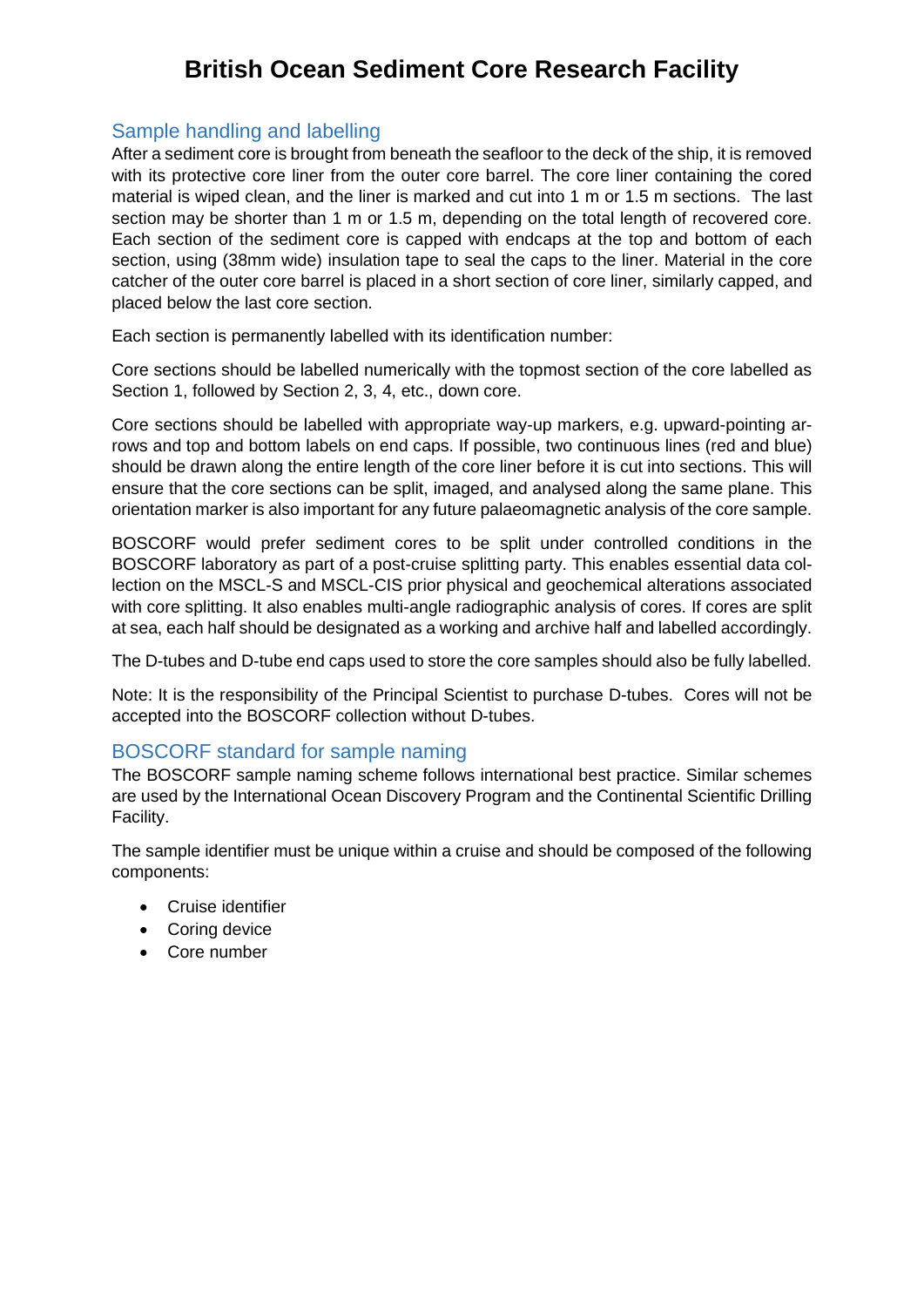The unique sample identifier and labelling should follow the format shown below:



In the example shown above:

- Sample identifier: DY001 GC001
- Section identifier: DY001\_GC001\_1
- Section half identifier: DY001\_GC001\_1A or DY001\_GC001\_1W

Note: It is compulsory that sediment cores are named using this standard. BOSCORF will rename sediment cores entering the collection that are not in this format.

### Reserving sample storage

For samples originating from expeditions funded by NERC, it is the responsibility of the Principal Scientist to ensure that there is storage space available to accommodate the incoming samples prior to the expedition. Sample storage requirements should be discussed with the BOSCORF Curator during the project planning phase to determine if storage space can be allocated. BOSCORF is at maximum capacity and cannot guarantee that samples can be stored in the repository. Samples that are approved for accessioning must be accompanied by complete sample information, sample metadata and conform to BOSCORF sample standards.

Note: samples that are in poor condition and are of limited scientific value may not be accepted. Due to space limitations replicates samples will not be accepted without scientific justification. BOSCORF is a sediment core repository at capacity; non-sediment core material will not be accepted.

An accession record form will be issued following the transport of sediment cores to the BOSCORF repository.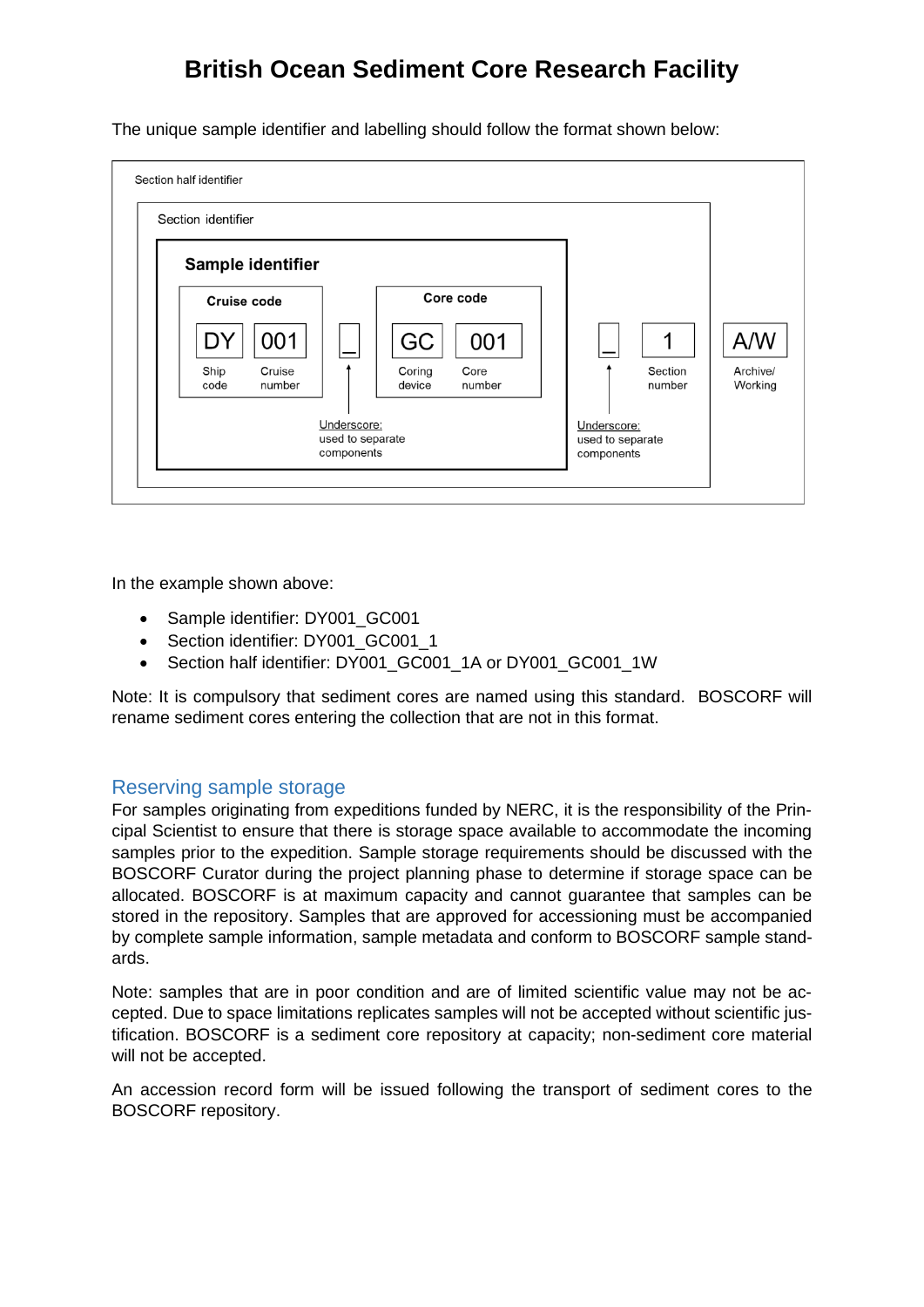### Accessioning

On delivery of the samples to the BOSCORF repository, sample condition is evaluated, and all metadata are checked and uploaded to the BOSCORF inventory. All samples are relabelled to conform to the BOSCORF standard (if necessary) and racked/shelved. All piston and gravity sediment cores are systematically logged on the standard Multi Sensor Core Logger (MSCL-S) within 3 months of entering the repository. The data quality is highest from unsplit 'fresh' sediment cores. Therefore, it is BOSCORF policy to collect MSCL-S data as soon as practicably possible. This data is made available to the Principal Scientist within 1 month of analysis.

With the agreement of the Principal Scientist, all piston and gravity sediment cores are split, and line scan imaged (on the MSCL- Core Imaging System). This is followed by the collection of spectrophotometer and magnetic susceptibility data from the MSCL-XYZ system. This data is made available to the Principal Scientist within 1 month of analysis.

#### Sample moratorium

Sampling requests received within 3 years of sediment core collection will be passed to the Principal Scientist who will assess whether the request conflicts with their own research interests. If there is no conflict the request will be granted. If there is a conflict the sampling request will need to be resubmitted after the 3-year period.

#### Sample discovery

During the moratorium period basic sample metadata will be listed on the BODC cruise report webpage [\(https://www.bodc.ac.uk/resources/inventories/cruise\\_inventory/search/\)](https://www.bodc.ac.uk/resources/inventories/cruise_inventory/search/) and on the BOSCORF repository holdings webpage [\(https://boscorf.org/repository/repository-holdings\)](https://boscorf.org/repository/repository-holdings). Beyond the moratorium period, sample metadata for cores accessioned to the BOSCORF collection will be listed on the Index to Marine and Lacustrine Geological Samples [\(https://data.nodc.noaa.gov/cgi-bin/iso?id=gov.noaa.ngdc.mgg.geology:G00028\)](https://data.nodc.noaa.gov/cgi-bin/iso?id=gov.noaa.ngdc.mgg.geology:G00028).

#### Subsampling of sediment cores

Records of sediment core subsampling should always be provided to BOSCORF. There are no restrictions on subsampling by the cruise principal scientists during the moratorium period. Requests sent to BOSCORF for subsampling during the moratorium period will be communicated to the principal scientist for approval.

#### Secondary sampling of sediment cores

Secondary sampling refers to subsampling of cores beyond the moratorium period and it is the authority of the Curator to approve a sample requestor's suitability for secondary sampling. Requests are evaluated by the Curator based on sample availability and the scientific merits of the request. The BOSCORF Advisory Group is consulted for evaluating core-top samples and large volume requests.

Sample request forms can be downloaded from the BOSCORF website [\(https://boscorf.org\)](https://boscorf.org/).

### Analysis of sediment cores

Requests for core-splitting and non-destructive measurements on sediment cores should be submitted to the Curator at the earliest possible time. Principal scientists are advised to contact BOSCORF to discuss the analytical requirements of their projects prior to research cruises and expeditions taking place.

Analysis request forms can be downloaded from the BOSCORF website [\(https://boscorf.org\)](https://boscorf.org/).